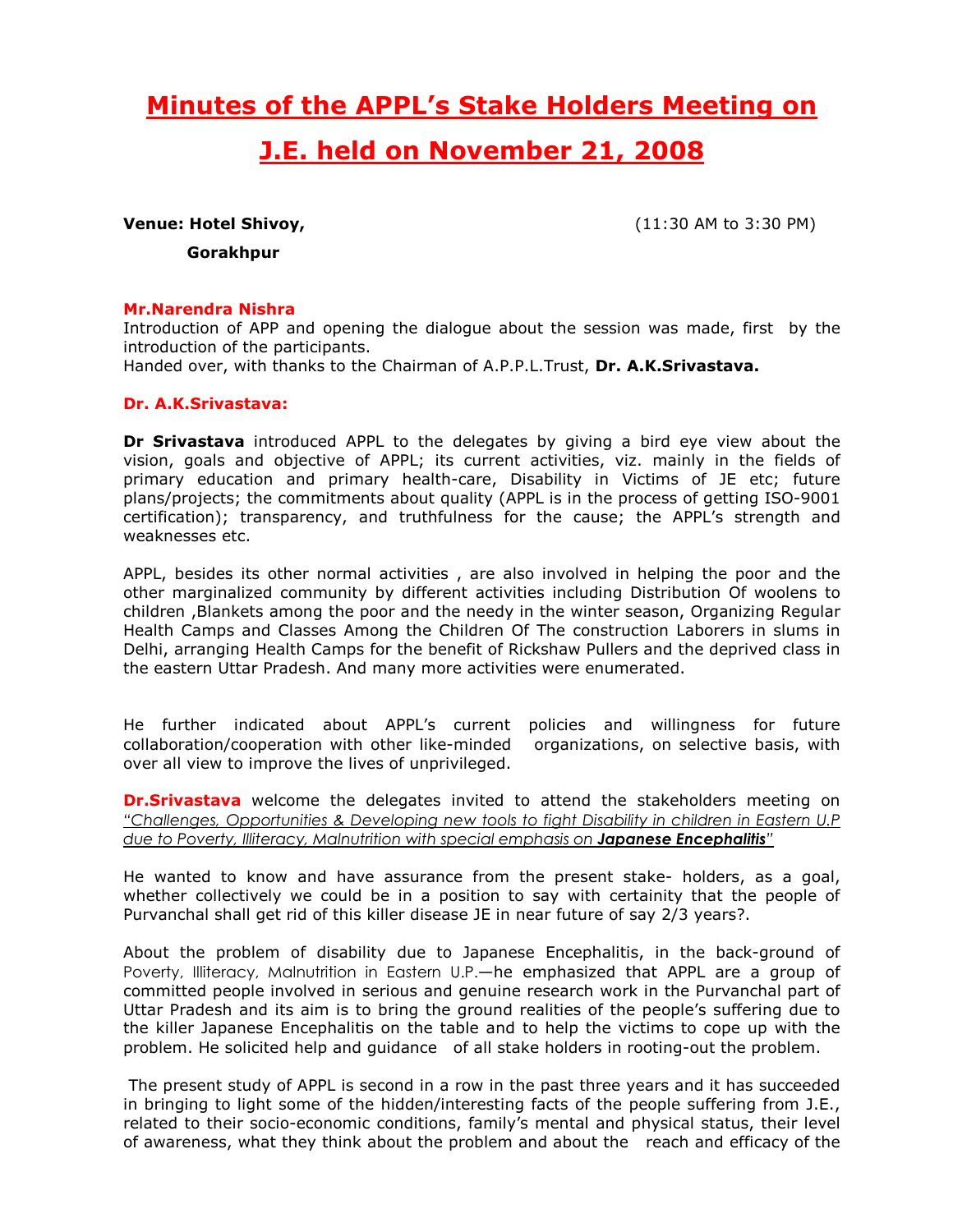Govt. and the Non-Govt. agencies. The study has involved a group of experts from different relevant fields and their experience and guidance helped us a lot to give our vision a shape.

#### Handed over to Dr. Sanjay Srivastava,Trustee APPL, for the presentation of the current study conducted by A.P.P.L. for the situation analysis of the Japanese Encephalitis victims

**Dr. Sanjay Srivastava:** emphasised that A.P.P.L. Trust has been engaged in genuine research work to bring out the ground level facts of the J.E. victims. This study is an extension of APPL's past study and shall give a current view of the situation of the J.E. victims. The study has been conducted in two Commissionariates (Basti and Gorakhpur) of eastern Uttar Pradesh and cases were selected randomly.

Dr.Sanjay gave an overview of the effects of higher level of pollutants in drinking water due to excess use of chemical fertilizers, changed food habits and Nutrition values of various cereals consumed currently and in past (about 3 decades- since the JE disease is prevalent in eastern U.P.).

APPL have randomly selected 21 cases from the list of victims provided by the government authorities and found that:

- **I.** The most vulnerable age group is of 6-10 years.
- II. The vaccination status is very poor. Only 24%of the affected were found actually vaccinated. A majority did not even know about the Vaccination Drive of the government.
- III. Fogging to control vectors has not been done properly. 57% of the villages visited had no fogging done. These villages were those from where the cases were reported.
- IV. The lack of access to health-care due to distance of the government-healthservices is also a problem. In absence of it, people preferred to go to the local Jhola Chaap Doctors and it aggravated the problem even more. We again recommend upgrading the skill of Jhola Chaaps, with knowledge and special kits( till accessible and effective health care is ensured ) Also to enthuse responsibility recognize them as Swasthya Mitras on the lines of Siksha Mitras.
- V. We found that 33% of the victims were living near the stagnant water body and 84% of the people were drinking first strata water.
- VI. The other serious issue was the level of awareness-status which was found very poor. Only 5% of the people were aware about the J.E. Awareness can be the biggest tool in the fight against J.E. and this can be looked upon.
- VII. We also found that people in majority cases are using Mosquito Nets and Coils. They have given up the old practices of using oil and smoke of neem leaves as repellent. The revival of the old practices can also help to some extent.
- VIII. In view of the significant number of reported cases of JE from the area of vaccination, we again lay stress on the effectiveness of process of vaccination. It could have been done from the periphery to the center for better results. The outcome after the vaccination shows that there is a need of reviewing the whole process.
	- IX. The other relevant point is the compensation-package given to the J.E. Victims. It should be reviewed and re-started, if currently stopped.
	- X. Vaccination of the Pigs and other Domestic Animals should also be done simultaneously for effective results.

Subsequently the house was thrown open for the discussions…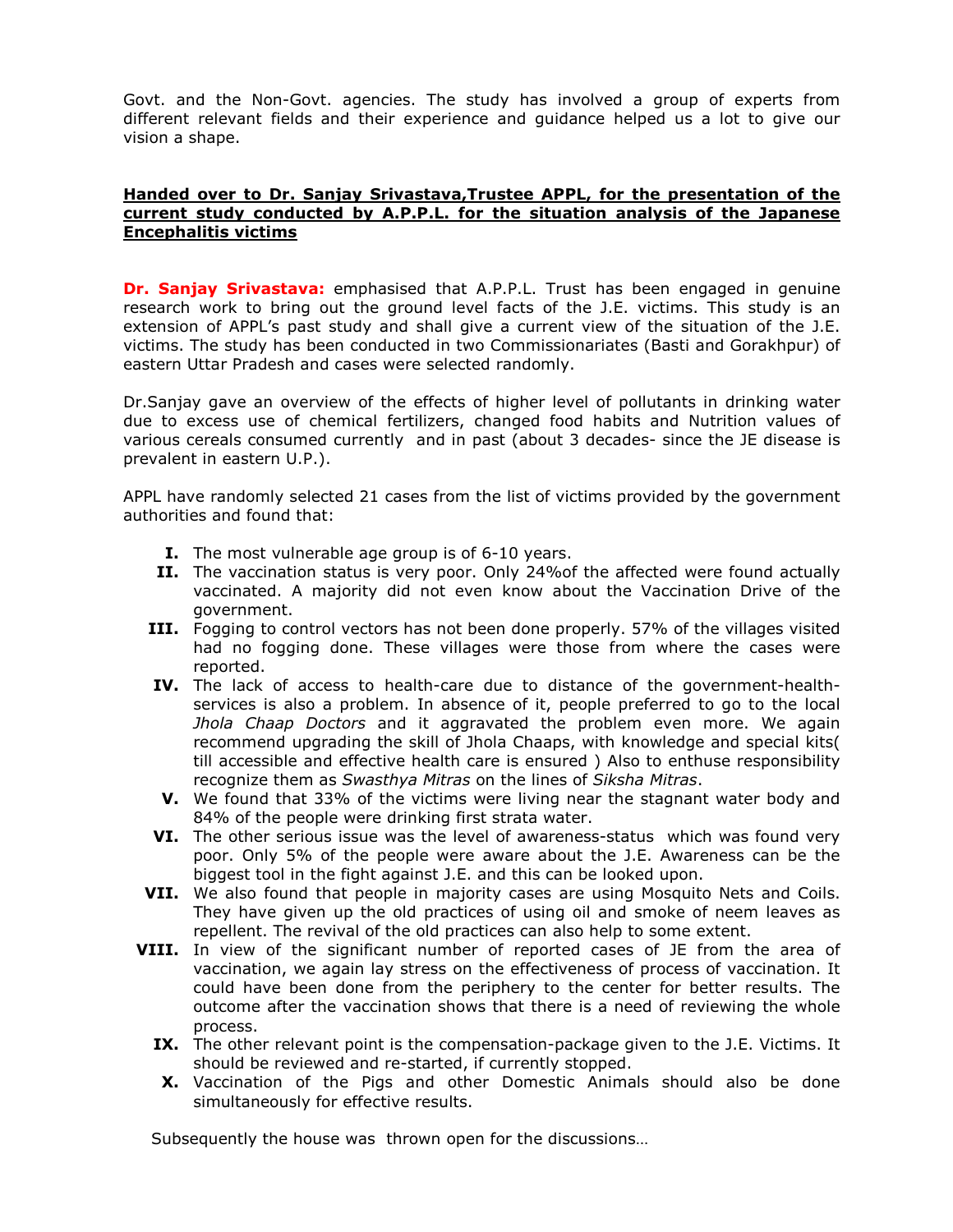**Dr.Dinesh Singh(UNICEF):** Firstly, Dr Singh congratulated A.P.P.L. and its team for conducting such a complex and important study and bringing up some important facts to notice. He was of the view that it will surely give a new way to proceed. The most interesting thing which came out is that majority of people are consuming first strata water for drinking. Though the Govt. data shows that each and every village has sufficient number of India Mark Pumps. The problem seems to be primarily due to condition of these pumps and their reach to unprivileged section of the society. The population wise hand-pump numbers seem to be OK but they may not be distributed correctly and hence concentrated in some specific locations like at the door of influential. This aspect needs to be viewed and pumps mapping should be done. Drinking water should be a priority and some alternate methods like Chlorination and Bleaching should be also looked upon.

Dr Singh wanted to bring to the front his point of not to talk about the empowerment and appraisal of the Jhola Chaaps. This will make the situation worse. He emphasized to talk about the existing system and empowering it. As per him ASHA in the villages is the biggest ray of hope.

In reply Dr. Sanjay Srivastava referred to about APPL's previous studies when it was found that more than 90% of the villagers had trust in the Jhola Chaap Doctors and this could not be denied. He emphasized that they are talking of empowering them just for the sake of timely referral which could help in decreasing the Mortality Rate. It is also a fact that we cannot prevent the people from going to the Jhola Chaap Doctors as they are a part of their village and they have faith in them.

Dr. D.K.Srivastava (Head of Dept. of SPM,B.R.D.Medical College,Gorakhpur): First he thanked A.P.P.L. and its team for conducting such a comprehensive study on such a complex problem. The other important thing which he emphasized was to make collective and concerted efforts for better results and advised all to go for the collaboration of the Civil Society, Institutions, NGO's and other Like Functioning Organizations and bring them under one platform.

The other most important thing which came up was that J.E., in majority of cases is a problem of the underprivileged class and the things are not changing at the ground level. The cause of it is still not known. We should collectively make a strategy for what should be done to empower the people at the village level . He sought help from the media and asked to bring the facts and the technical aspects of the problem to the people and not only the dates/numbers of deaths and blaming the authorities.

Also he wanted better awareness among people and need of changing their Habits (e.g. improving hygeine viz the well proved things like washing hands) which will definitely have a positive impact. As per him the biggest ray of hope is in form of ASHA in the villages. He emphasised about empowering this segment.

Mr. Utkarsh sinha (Dir. CCSR, Lucknow): while Thanking to all the speakers for their views. Mr.Sinha was of the opinion that now we have reached to the point from where it is easy to proceed. He supported Dr. Srivastava's and Dr. Singh's views and emphasized about the need for a collective effort and as per him it was the biggest achievement of today's dialogue. He said people from almost all the institutions are here and now we should talk about sharing our efforts and to make an alliance for the fight against J.E.

Dr. D.K.Srivastava: Supported to what Mr. Utkarsh said and he offered his willingness for any help, any time at the Department of SPM,BRD Medical college, Gorakhpur. He felt that the proposal should be discussed and should be finalized today as most of the people and organizations concerned have their representatives here. One more thing he added is that we should focus on all the vulnerable diseases with special focus on J.E.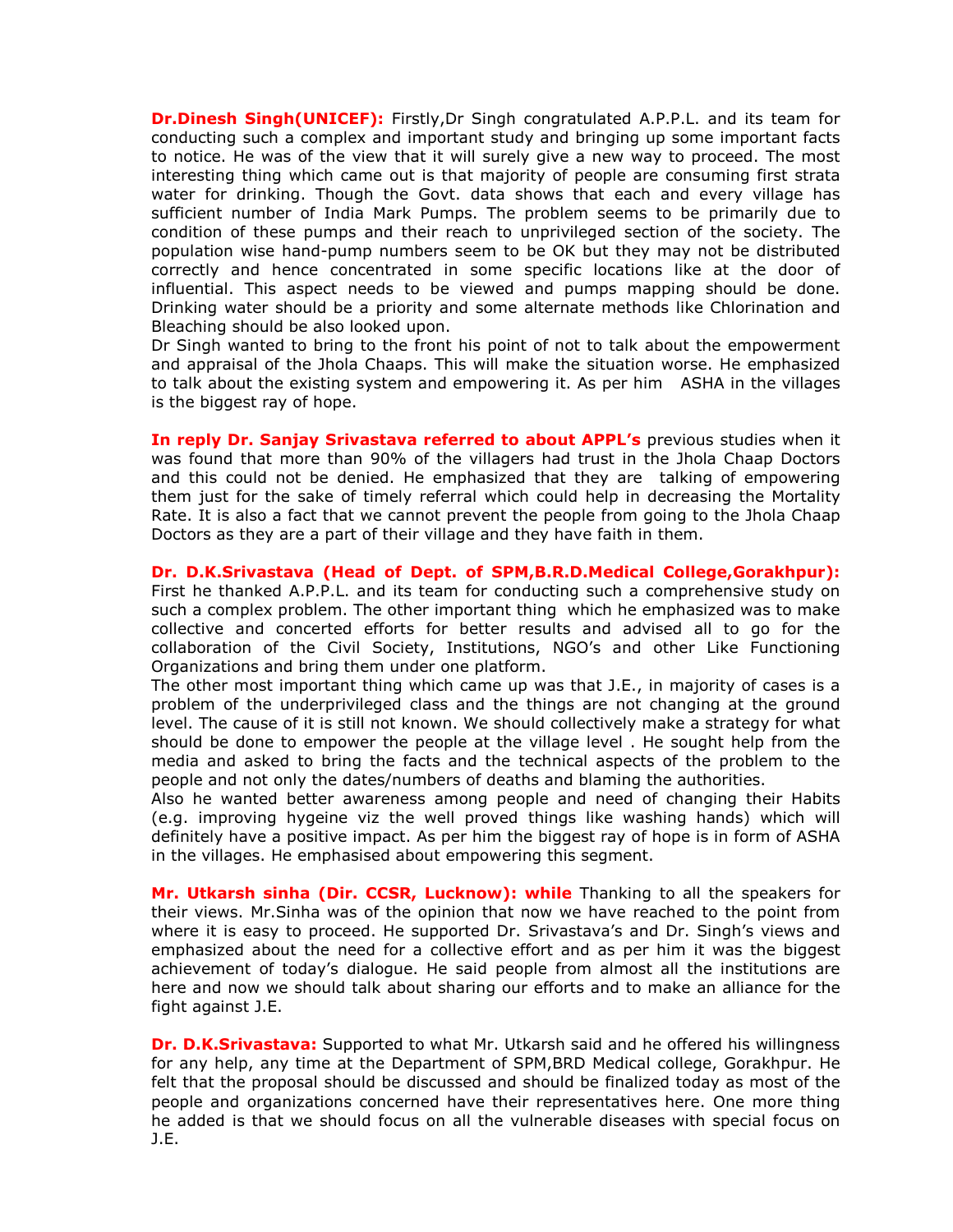Dr. M.M.Gore (N.I.V., Gorakhpur): While thanking to A.P.P.L. and its team for their sincere efforts and organizing such a fruitful discussion on such a sensitive issue he expressed his agreement to Dr.D.K. Srivastava and Mr. Utkarsh's views. He further agreed to Dr. Srivastava that we should focus on child health as a whole with special focus on J.E., in line with today's agenda. He also extend his full support to the alliance and would also like to have the data from A.P.P.L. so that they can also use it. APPL agreed to provide the same

Mr. S.P.Singh (PGVS Programme Officer): He felt that this discussion has opened new ways. This study has touched some of the new segments as drinking water, awareness and age group. He congratulated A.P.P.L. for its efforts. He agree to the point that we should have our focus on child health as a whole. He informed that PGVS have also done much work on this issue and have published their report on malnutrition and they could share it on this platform. He welcome the proposal of an alliance and offered to extend his support

Dr. Alok Sinha (Sahara Welfare Foundation): As per him the formation of an alliance is a welcome step and now we should proceed further. As a representative of SWF, he strongly believed that post exposure measures must go on within proper time. As far as the SWF is concerned ,he offered to extend full support for the mental and physical rehabilitation aspects of the victims.

Mr Vivek Jaiswal (Dist. Coordinator Education for all): Firstly he thanked A.P.P.L. and its team for its efforts. Secondly he liked to share that the Government of India is serious about the schooling of the handicapped children and is providing resources like wheel-chairs, etc. for the same. While underlining the importance of their experiences to the concerted efforts to be made he welcome the proposal of an alliance and like to be a part of it.

Mr. Utkarsh Sinha (Dir. CCSR, Lucknow): Mr. Sinha was very enthusiastic about the outcome of the discussions today. As per him the most important outcome of today's meeting is the formation of an alliance to fight against J.E. and now it is the time to decide as to how the things will move ahead. He propose the name of A.P.P.L. to lead the alliance and requested the present honorable members to consider and suggest further. He emphasized the need to create a mechanism for regular communication and information sharing,in form of a news letter or something like that. He reiterated the need of collective serious effort to save the lives of Children of this area.

#### Way Forword

All the members agreed that A.P.P.L. should lead the alliance and will coordinate with all the stake holders for further action and proceedings. It was also agreed upon that the members will have a meeting every three months and will discuss and share their experiences and efforts. The collective program would be formulated in the next meeting to be held soon. It was also decided that each member will be sent the minutes of the meeting and should have the Addresses, e-mail ID's and Numbers of all the members.

Point of departure are as follows;

- 1. Establishment of Coalition for child safety in Eastern U.P
- 2. Meetings on Quarterly basis
- 3. Information Channel in form of News letter focused on child health
- 4. Small studies and monitoring with coalition partners

#### Vote of thanks given by Dr. A.K. Srivastava of APPL